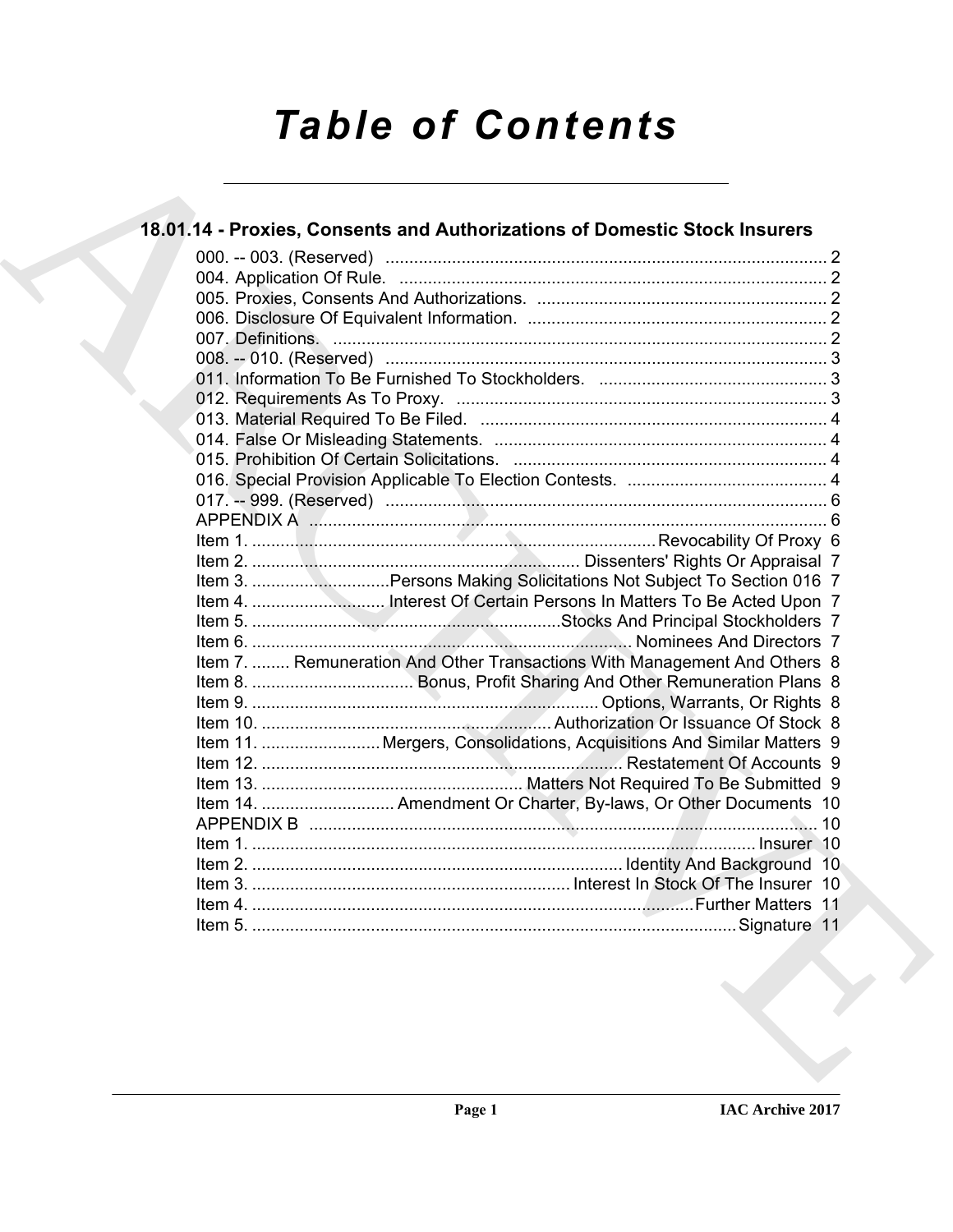#### **IDAPA 18 TITLE 01 CHAPTER 14**

# <span id="page-1-0"></span>**18.01.14 - PROXIES, CONSENTS AND AUTHORIZATIONS OF DOMESTIC STOCK INSURERS**

### <span id="page-1-1"></span>**000. -- 003. (RESERVED)**

#### <span id="page-1-2"></span>**004. APPLICATION OF RULE.**

<span id="page-1-7"></span><span id="page-1-6"></span>**01. Domestic Insurers, Exceptions**. This rule shall apply to all domestic stock insurers except:

 $(7-1-93)$ 

**a.** A domestic stock insurer having less than two hundred and fifty (250) stockholders; except, that if ninety-five percent (95%) or more of the insurer's stock is owned or controlled by a parent or affiliated insurer, this section shall not apply to such insurer unless its remaining shares are held by five hundred (500) or more stockholders.  $(7-1-93)$ stockholders. (7-1-93)

**b.** Domestic stock insurers which file with the Securities and Exchange Commission forms of proxies, and authorizations pursuant to the Securities and Exchange Act of 1934, as amended. (7-1-93) consents and authorizations pursuant to the Securities and Exchange Act of 1934, as amended.

#### <span id="page-1-13"></span><span id="page-1-3"></span>**005. PROXIES, CONSENTS AND AUTHORIZATIONS.**

No domestic stock insurer, or any director, officer or employee of such insurer subject to Section 004 hereof, or any other person, shall solicit, or permit the use of his name to solicit, by mail or otherwise, any proxy, consent or authorization in respect of any stock of such insurer in contravention of this rule and Schedules A and B hereto annexed and hereby made a part of this rule.

#### <span id="page-1-12"></span><span id="page-1-4"></span>**006. DISCLOSURE OF EQUIVALENT INFORMATION.**

**CHAPTER 14**<br>
13.01.14 - PROXIES, CONSERTS AND AUTHORIZATIONS OF DOMESTIC STOCK INSURERS<br>
110. 001. **IDENTIFYIDE**<br>
16. Adversels exact hours: Exceptions. This risk dival projected interesting counterparts and interesting Unless proxies, consents or authorizations in respect to a stock of a domestic insurer subject to Section 004 hereof are solicited by or on behalf of the management of such insurer from the holders of records of stock of such insurer in accordance with this rule and the Schedules thereunder prior to any annual or other meeting, such insurer shall, in accordance with this rule and/or such further rules as the Director may adopt, file with substantially equivalent to the information which would be required to be transmitted if a solicitation were made. (7-1-93)

#### <span id="page-1-8"></span><span id="page-1-5"></span>**007. DEFINITIONS.**

<span id="page-1-9"></span>**01. Schedule Stockholder Information Supplement**. The definitions and instructions set out in Schedule Stockholder Information Supplement, as promulgated by the National Association of Insurance Directors, shall be applicable for purposes of this rule. (7-1-93) shall be applicable for purposes of this rule.

**02. Solicit and Solicitation**. The terms "solicit" and "solicitation" for purposes of this rule shall include: (7-1-93)

<span id="page-1-10"></span>**a.** Any request for a proxy, whether or not accompanied by or included in a form of proxy; or (7-1-93)

**b.** Any request to execute or not to execute, or to revoke, a proxy; or (7-1-93)

**c.** The furnishing of a proxy or other communication to stockholders under the circumstances ly calculated to result in the procurement, withholding or revocation of a proxy. (7-1-93) reasonably calculated to result in the procurement, withholding or revocation of a proxy.

<span id="page-1-11"></span>**03.** Solicit and Solicitation Exceptions. The terms "solicit" and "solicitation" shall not include: (7-1-93)

**a.** Any solicitation by a person in respect of a stock of which he is the beneficial owner; (7-1-93)

**b.** Action by a broker or other person in respect to stock carried in his name or in the name of his nominee in forwarding to the beneficial owner of such stock soliciting material received from the company, or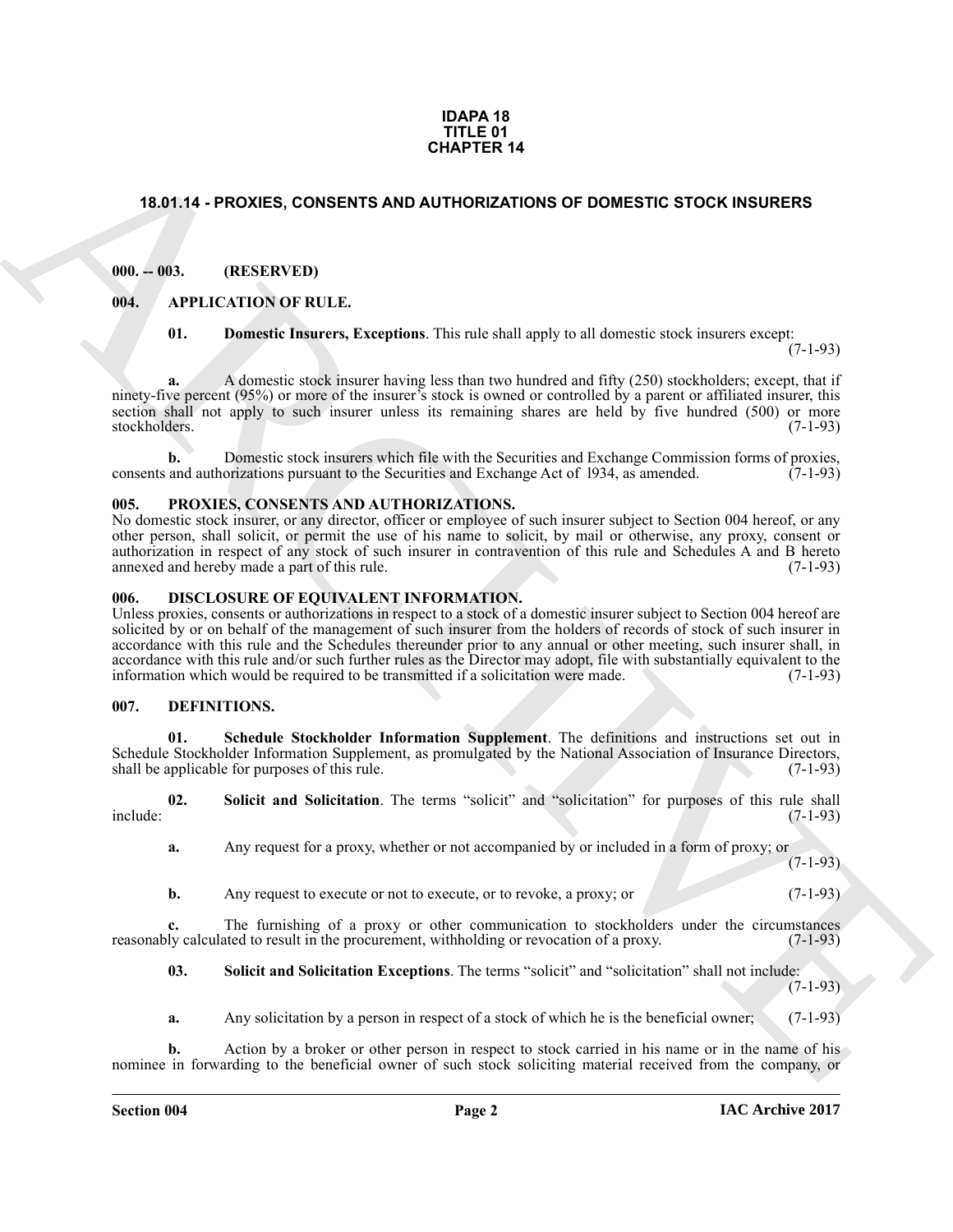impartially instructing such beneficial owner to forward a proxy to the person, if any, to whom the beneficial owner desires to give a proxy, or impartially requesting instructions from the beneficial owner with respect to the authority to be conferred by the proxy and stating that a proxy will be given if the instructions are received by a certain date; (7-1-93)

**c.** The furnishing of a form of proxy to a stockholder upon the unsolicited request of such stockholder, rformance by any person of ministerial acts on behalf of a person soliciting a proxy. (7-1-93) or the performance by any person of ministerial acts on behalf of a person soliciting a proxy.

# <span id="page-2-0"></span>**008. -- 010. (RESERVED)**

# <span id="page-2-3"></span><span id="page-2-1"></span>**011. INFORMATION TO BE FURNISHED TO STOCKHOLDERS.**

<span id="page-2-6"></span><span id="page-2-4"></span>**01. Proxy Statement**. No solicitation subject to this rule shall be made unless each person solicited is concurrently furnished or has previously been furnished with a written proxy statement containing the information specified in Schedule A. (7-1-93)

**Experimental in the state of the state of the state of European School Research (Section 20)**<br>
The state of the state of the state of the state of the state of the state of the state of the state of the state of the stat **02. Annual Report**. If the solicitation is made on behalf of the management of the insurer and relates to an annual meeting of stockholders at which directors are to be elected, each proxy statement furnished pursuant to subsection one hereof shall be accompanied or preceded by an annual report (in preliminary or final form) to such stockholders containing such financial statements for the last fiscal year as are referred to in Schedule Stockholder Information Supplement of the insurers annual statement under the heading "Financial Reporting to Stockholders." Subject to the foregoing requirements with respect to financial statements, the annual report to stockholders may be in any form deemed suitable by the management. in any form deemed suitable by the management.

<span id="page-2-5"></span>**03. Mailing Requirements**. Two (2) copies of each report sent to the stockholders pursuant to this section shall be mailed to the Director, not later than the date on which such report is first sent or given to stockholders or the date on which preliminary copies of solicitation material are filed with the Director, pursuant to Subsection 013.01, whichever date is later. Subsection 013.01, whichever date is later.

# <span id="page-2-7"></span><span id="page-2-2"></span>**012. REQUIREMENTS AS TO PROXY.**

<span id="page-2-11"></span>**01. Form of Proxy**. The form of proxy (a) shall indicate in bold-face type whether or not the proxy is solicited on behalf of the management, (b) shall provide a specifically designated blank space for dating the proxy and (c) shall identify clearly and impartially each matter or group of related matters intended to be acted upon, whether proposed by the management, or stockholders. No reference need be made to proposals as to which discretionary authority is conferred pursuant to subsection three hereof. (7-1-93) discretionary authority is conferred pursuant to subsection three hereof.

<span id="page-2-9"></span>**02. Ballot Choice**. Means shall be provided in the proxy for the person solicited to specify by ballot a choice between approval or disapproval of each matter or group of related matters referred to therein, other than elections to office. A proxy may confer discretionary authority with respect to matters as to which a choice is not so specified if the form of proxy states in bold-face type how it is intended to vote the shares or authorization represented by the proxy in each such case.  $(7-1-93)$ represented by the proxy in each such case.

<span id="page-2-10"></span>**03. Discretionary Authority**. A proxy may confer discretionary authority with respect to other matters which may come before the meeting, provided the persons on whose behalf the solicitation is made are not aware a reasonable time prior to the time the solicitation is made that any other matters are to be presented for action at the meeting and provided further that a specific statement to the effect is made in the proxy statement or in the form of proxy.  $(7-1-93)$ 

<span id="page-2-8"></span>**04. Authority Exceptions**. No proxy shall confer authority (a) to vote for the election of any person to any office for which a bona fide nominee is named in the proxy statement, or (b) vote at any annual meeting other than the next annual meeting (or any adjournment thereof) to be held after the date on which the proxy statement and<br>form of proxy are first sent or given to stockholders. (7-1-93) form of proxy are first sent or given to stockholders.

<span id="page-2-12"></span>**05.** Proxy Rate. The proxy statement or form of proxy shall provide, subject to reasonable specified conditions, that the proxy will be voted and that where the person solicited specifies by means of ballot provided pursuant to Subsection 012.02 hereof a choice with respect to any matter to be acted upon, the vote will be in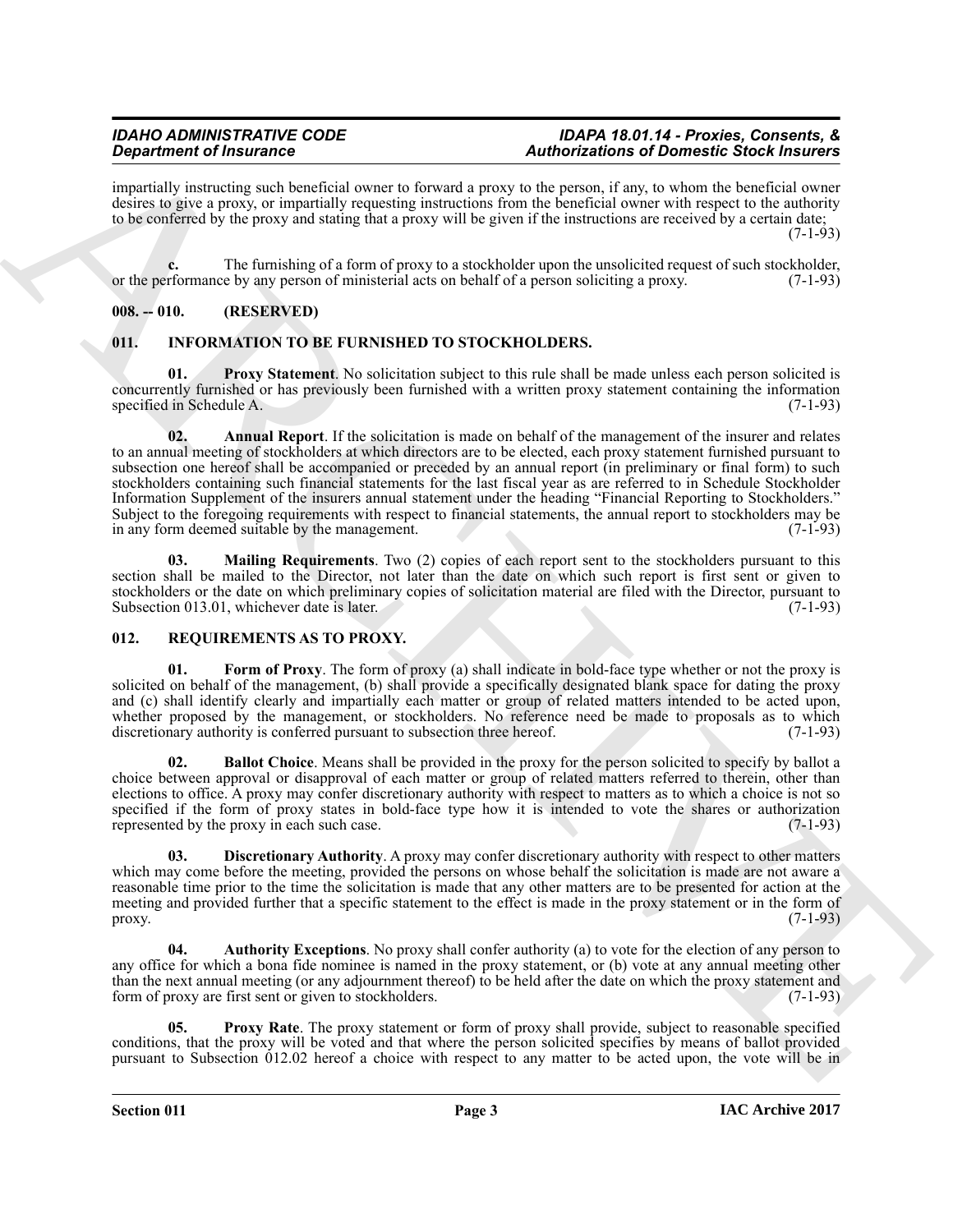### *IDAHO ADMINISTRATIVE CODE IDAPA 18.01.14 - Proxies, Consents, & Department of Insurance Authorizations of Domestic Stock Insurers*

accordance with the specifications so made. (7-1-93)

<span id="page-3-13"></span>**06. Proxy Statement Clear and Legible**. The information included in the proxy statement shall be clearly presented and the statements made shall be divided into groups according to subject matter, with appropriate headings. All printed proxy statements shall be clearly and legible presented. (7-1-93)

# <span id="page-3-5"></span><span id="page-3-0"></span>**013. MATERIAL REQUIRED TO BE FILED.**

<span id="page-3-11"></span>**01. Two Preliminary Copies of Proxy**. Two (2) preliminary copies of the proxy statement and form of proxy and any soliciting material to be furnished to stockholders concurrently therewith shall be filed with the Director at least ten days prior to the date definitive copies of such material are first sent or given to stockholders, or such shorter period prior to that date as the Director may authorize upon a showing of good cause therefore. (7-1-93)

<span id="page-3-10"></span>**02. Two Preliminary Copies of Additional Materials**. Two (2) preliminary copies of any additional soliciting material relating to the same meeting or subject matter to be furnished to stockholders subsequent to the proxy statements shall be filed with the Director at least two (2) days (exclusive of Saturdays, Sundays or holidays) prior to the date copies of this material are first sent or given to stockholders or a shorter period prior to such date as<br>the Director may authorize upon a showing of good cause therefore. (7-1-93) the Director may authorize upon a showing of good cause therefore.

<span id="page-3-9"></span>**03. Two Definitive Copies of Proxy**. Two (2) definitive copies of the proxy statement, form of proxy and all other soliciting material, in the form in which this material is furnished to stockholders, shall be filed with, or mailed for filing to, the Director not later than the date such material is first sent or given to the stockholders.

(7-1-93)

<span id="page-3-6"></span>**04. Amended and Revised Proxy**. Where any proxy statement, form of proxy or other material filed pursuant to these rules is amended or revised, two (2) of the copies shall be marked to clearly show such changes. (7-1-93)

<span id="page-3-8"></span><span id="page-3-7"></span>**05. Replies and Inquiries**. Copies of replies to inquiries from stockholders requesting further information and copies of communications which do not more than request that forms of proxy theretofore solicited<br>be signed and returned need not be filed pursuant to this section. (7-1-93) be signed and returned need not be filed pursuant to this section.

*Construent of Insurance*<br> **Authorizations of Domestic Substitute are analyzed to the interval of the proposition of Domestic Substitute and the proposition of the system of the system of the system of the system of the 06. Speeches, Press Release, Radio or Television Scripts**. Notwithstanding the provisions of Subsections 013.01 and 013.02 hereof and of Subsection 016.05 of this rule, copies of soliciting material in the form of speeches, press releases and radio or television scripts may, but need not be filed with the Director prior to use or publication. Definitive copies, however, shall be filed with or mailed for filing to the Director as required by subsection three hereof not later than the date such material is used or published. The provisions of subsections one and two hereof and subsection five of section ten shall apply, however, to any reprints or reproductions of all or any part of such material. (7-1-93)

# <span id="page-3-4"></span><span id="page-3-1"></span>**014. FALSE OR MISLEADING STATEMENTS.**

No solicitation subject to this rule shall be made by means of any proxy statement, form of proxy, notice of meeting, or other communication, written or oral, containing any statement which at the time and in the light of the circumstances under which it is made, is false or misleading with respect to any material fact, or which omits to state any material fact necessary in order to make the statements therein not false or misleading or necessary to correct any statement in any earlier communication with respect to the solicitation of a proxy for the same meeting or subject matter which has become false or misleading. (7-1-93) matter which has become false or misleading.

# <span id="page-3-12"></span><span id="page-3-2"></span>**015. PROHIBITION OF CERTAIN SOLICITATIONS.**

No person making a solicitation which is subject to this rule shall solicit any undated or postdated proxy or any proxy which provides that it shall be deemed to be dated as of any date subsequent to the date on which it is signed by the stockholder. (7-1-93)

# <span id="page-3-14"></span><span id="page-3-3"></span>**016. SPECIAL PROVISION APPLICABLE TO ELECTION CONTESTS.**

**Applicability**. This section shall apply to any solicitation subject to this rule by any person or group for the purpose of opposing a solicitation subject to this rule by any other person or group with respect to the election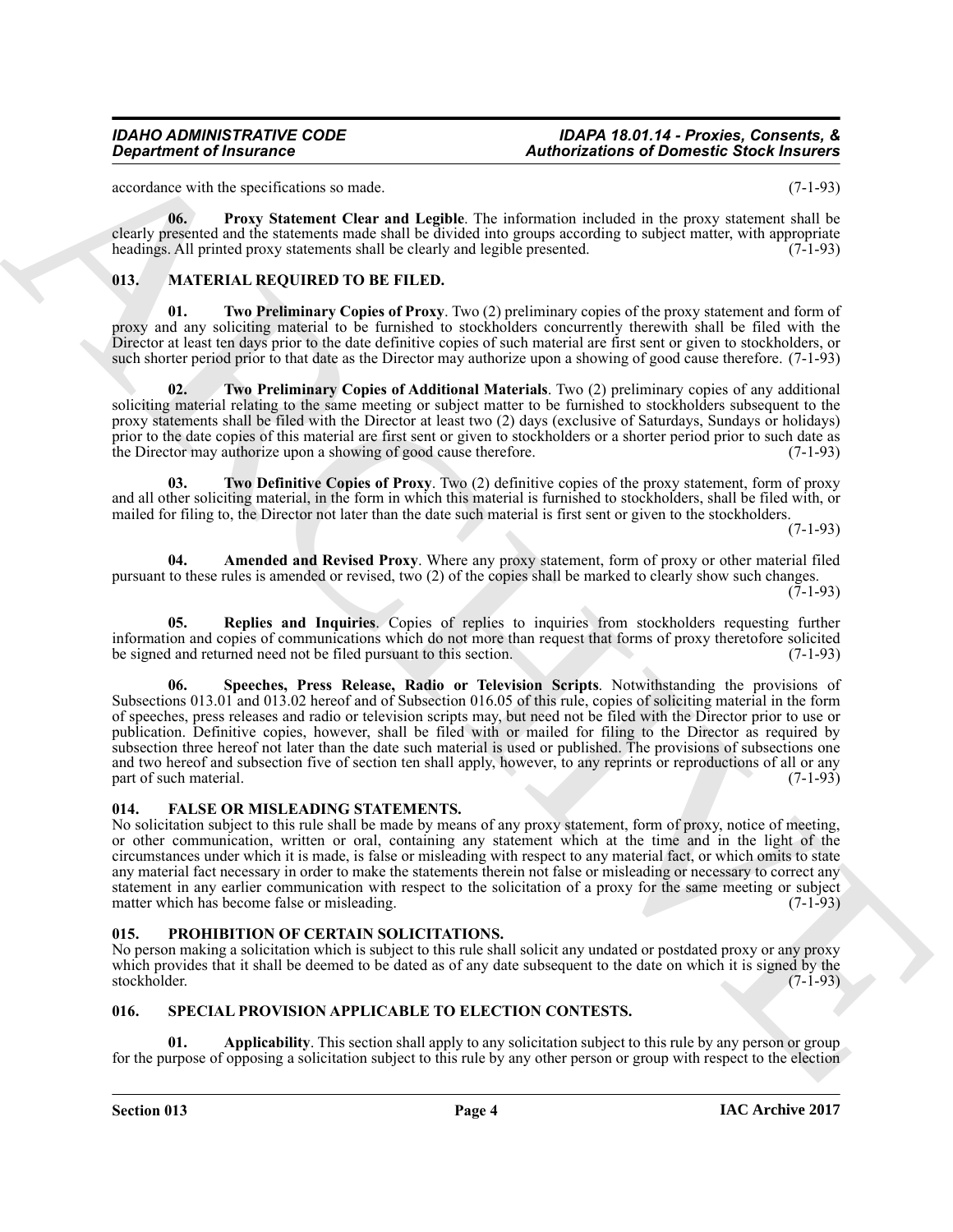<span id="page-4-1"></span><span id="page-4-0"></span>

| <b>Department of Insurance</b> |                                                                                                                                                                                                                                                                                                                                                                                                                                                                                                                                                                                                                       | <b>Authorizations of Domestic Stock Insurers</b>                                                     |            |
|--------------------------------|-----------------------------------------------------------------------------------------------------------------------------------------------------------------------------------------------------------------------------------------------------------------------------------------------------------------------------------------------------------------------------------------------------------------------------------------------------------------------------------------------------------------------------------------------------------------------------------------------------------------------|------------------------------------------------------------------------------------------------------|------------|
|                                | or removal of directors at any annual or special meeting of stockholders.                                                                                                                                                                                                                                                                                                                                                                                                                                                                                                                                             |                                                                                                      | $(7-1-93)$ |
| 02.                            | Participant or Participant in a Solicitation.                                                                                                                                                                                                                                                                                                                                                                                                                                                                                                                                                                         |                                                                                                      | $(7-1-93)$ |
| a.                             |                                                                                                                                                                                                                                                                                                                                                                                                                                                                                                                                                                                                                       | For purposes of this section the terms "participant" and "participant in a solicitation" include:    | $(7-1-93)$ |
| i.                             | The insurer;                                                                                                                                                                                                                                                                                                                                                                                                                                                                                                                                                                                                          |                                                                                                      | $(7-1-93)$ |
| ii.                            |                                                                                                                                                                                                                                                                                                                                                                                                                                                                                                                                                                                                                       | Any director of the insurer, and any nominee for whose election as a director proxies are solicited; | $(7-1-93)$ |
| iii.                           | organizing, directing or financing the solicitation.                                                                                                                                                                                                                                                                                                                                                                                                                                                                                                                                                                  | Any other person, acting alone or with one (1) or more other persons, committees or groups, in       | $(7-1-93)$ |
| $\mathbf{b}$ .<br>include:     |                                                                                                                                                                                                                                                                                                                                                                                                                                                                                                                                                                                                                       | For the purposes of this section the terms "participant" and "participant in a solicitation" do not  | $(7-1-93)$ |
|                                | for the purchase or sale of stock and who is not otherwise a participant;                                                                                                                                                                                                                                                                                                                                                                                                                                                                                                                                             | A bank, broker or dealer who, in the ordinary course of business, lends money or executes orders     | $(7-1-93)$ |
| 11.                            | person who merely transmits proxy solicitation material or performs ministerial or clerical duties;                                                                                                                                                                                                                                                                                                                                                                                                                                                                                                                   | Any person or organization retained or employed by a participant to solicit stockholders or any      | $(7-1-93)$ |
| <i>iii.</i>                    | financial adviser, and whose activities are limited to the performance of his duties in the course of such employment;                                                                                                                                                                                                                                                                                                                                                                                                                                                                                                | Any person employed in the capacity of attorney, accountant, or advertising, public relations or     | $(7-1-93)$ |
| 1V.                            | affiliates who is not otherwise a participant; or                                                                                                                                                                                                                                                                                                                                                                                                                                                                                                                                                                     | Any person regularly employed as an officer or employee of the insurer or any of its subsidiaries or | $(7-1-93)$ |
| V.                             | officer, director, or employee is not otherwise a participant.                                                                                                                                                                                                                                                                                                                                                                                                                                                                                                                                                        | Any officer or director of, or any person regularly employed by any other participant, if such       | $(7-1-93)$ |
| 03.                            | Filing of Information Required by Schedule B.                                                                                                                                                                                                                                                                                                                                                                                                                                                                                                                                                                         |                                                                                                      | $(7-1-93)$ |
| a.<br>and complied with.       | insurer unless at least five (5) business days prior thereto, or such shorter period as the Director may authorize upon a<br>showing of good cause therefor, there has been filed, with the Director, by or on behalf of each participant in such<br>solicitation, a statement in duplicate containing the information specified by Schedule B and a copy of any material<br>proposed to be distributed to stockholders in furtherance of such solicitation. Where preliminary copies of any<br>materials are filed, distribution to stockholders should be deferred until the Director's comments have been received | No solicitation subject to this section shall be made by any person other than the management of an  | $(7-1-93)$ |
| $\mathbf{b}$ .<br>Schedule B.  | of an insurer, or such longer period as the Director may authorize upon a showing of good cause therefor, there shall<br>be filed with the Director by or on behalf of each participant in such solicitation, other than the insurer, and by or on<br>behalf of each management nominee for director, a statement in duplicate containing the information specified by                                                                                                                                                                                                                                                | Within five (5) business days after a solicitation subject to this section is made by the management | $(7-1-93)$ |
| c.                             | is ready for distribution, prior to a solicitation subject to this section in opposition thereto, a statement in duplicate<br>containing the information specified in Schedule B shall be filed with the Director, by or on behalf of each participant<br>in such prior solicitation, other than the insurer, as soon as reasonably practicable after the commencement of the<br>solicitation in opposition thereto.                                                                                                                                                                                                  | If any solicitation on behalf of management or any other person has been made, or if proxy material  | $(7-1-93)$ |
| d.                             | If, subsequent to the filing of the statements required by Subsections 016.06.a., 016.06.b., and                                                                                                                                                                                                                                                                                                                                                                                                                                                                                                                      |                                                                                                      |            |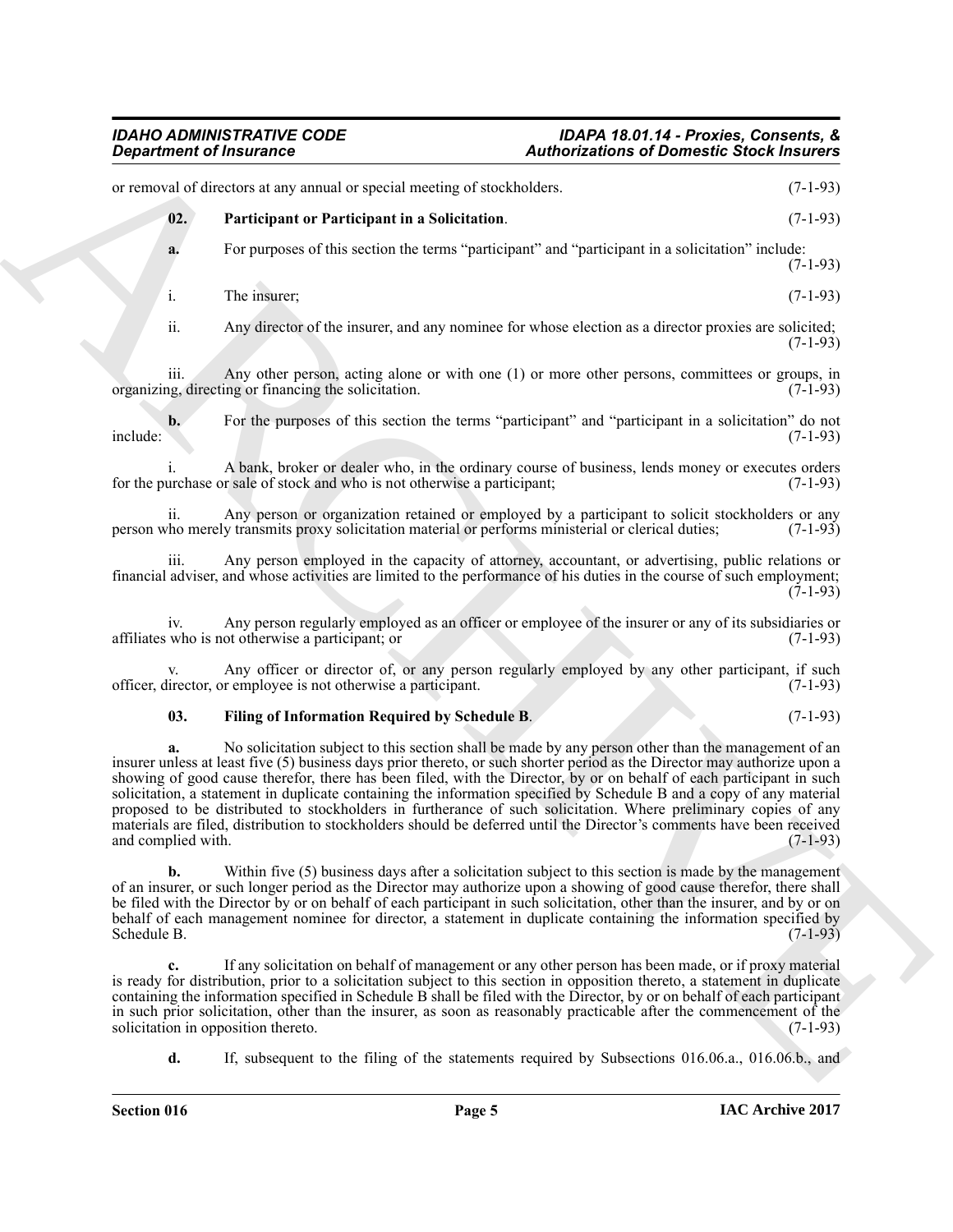#### *IDAHO ADMINISTRATIVE CODE IDAPA 18.01.14 - Proxies, Consents, & Department of Insurance Authorizations of Domestic Stock Insurers*

016.06.c., additional persons become participants in a solicitation subject to this rule, there shall be filed with the Director, by or on behalf of each such person, a statement in duplicate containing the information specified by Schedule B, within three (3) business days after such person becomes a participant, or such longer period as the Director may authorize upon a showing of good cause therefor. (7-1-93)

If any material change occurs in the facts reported in any statement filed by or on behalf of any propriate amendment to such statement shall be filed promptly with the Director. (7-1-93) participant, an appropriate amendment to such statement shall be filed promptly with the Director.

**f.** Each statement and amendment thereto filed pursuant to this paragraph shall be part of the public files of the Director. (7-1-93)

<span id="page-5-6"></span>**04. Solicitations Prior to Furnishing Required Written Proxy Statement**. Notwithstanding the provisions of Subsection 011.01, a solicitation subject to this section may be made prior to furnishing stockholders a written proxy statement containing the information specified in Schedule A with respect to such solicitation, provided  $\text{that:} \quad (7-1-93)$ 

**a.** The statements required by Subsection three (3) hereof are filed by or on behalf of each participant (7-1-93) in such solicitation.

**b.** No form of proxy is furnished to stockholders prior to the time the written proxy statement required by Subsection one (1) of Section five (5) is furnished to such persons; provided however, that this paragraph (b) shall not apply where a proxy statement then meeting the requirements of Schedule A has been furnished to stockholders. (7-1-93)

At least the information specified in Subsections 016.03.b. and 016.03.c., hereof to be filed by each participant, or an appropriate summary thereof, are included in each communication sent or given to stockholders in connection with the solicitation. (7-1-93) connection with the solicitation.

**d.** A written proxy statement containing information specified in Schedule A with respect to a solicitation is sent or given stockholders at the earliest practicable date.

<span id="page-5-7"></span><span id="page-5-5"></span>**05. Solicitations Prior to Furnishing Required Written Proxy Statement -- Filing Requirements**. Two (2) copies of any soliciting material proposed to be sent or given to stockholders prior to the furnishing of the written proxy statement required by Subsection one (1) of Section five (5) shall be filed with the Director in preliminary form at least five (5) business days prior to the date definitive copies of such material are first sent or given to such persons, or shorter period as the Director may authorize upon a showing of good cause therefor.

(7-1-93)

**Statistics of Francesco Constrainers** Associated as a substitute which can be determined by the statistic statistics of the statistic statistics of the statistic statistics of the statistic statistics of the statistic st **06. Application of This Section to Report**. Notwithstanding the provisions of Subsections 011.01 and 011.02 of this rule chapter, two (2) copies of any portion of the report referred to in Subsection 011.02 which comments upon or refers to any solicitation subject to this section, or to any participant in any such solicitation, other than the solicitation by the management, shall be filed with the Director as proxy material subject to this rule. Such portion of the report shall be filed with the Director in preliminary form at least five (5) business days prior to the date copies of the report are first sent or given to stockholders. (7-1-93) copies of the report are first sent or given to stockholders.

# <span id="page-5-1"></span><span id="page-5-0"></span>**017. -- 999. (RESERVED)**

#### <span id="page-5-4"></span><span id="page-5-3"></span>**APPENDIX A Schedule A -- Information Required In Proxy Statement**

# <span id="page-5-2"></span>**ITEM 1. REVOCABILITY OF PROXY**

State whether or not the person giving the proxy has the power to revoke it. If the right of revocation before the proxy is exercised is limited or is subject to compliance with any formal procedure, briefly describe such limitation or procedure.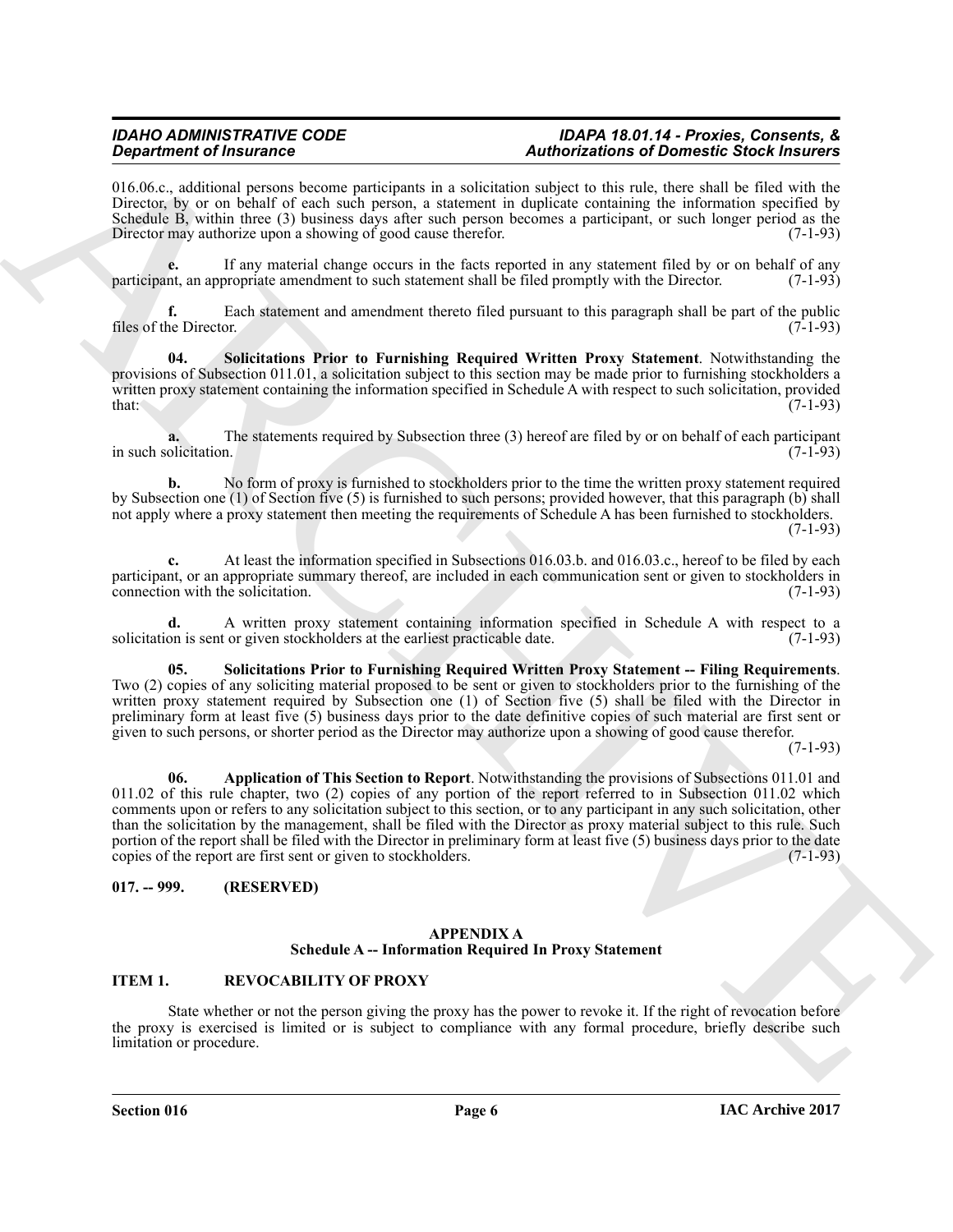# <span id="page-6-0"></span>**ITEM 2. DISSENTERS' RIGHTS OR APPRAISAL**

*Construent of Insurance*<br> **Admosizations of Domestic Study Here**<br> **LEVAL IDENTIFY INTERFERICANT CONSTRUENTS.**<br>
The study of the study of the study of the study of the study of the study of the study of the study of the Outline briefly the rights of appraisal or similar rights of dissenting stockholders with respect to any matter to be acted upon and indicate any statutory procedure required to be followed by such stockholders in order to perfect their rights. Where such rights may be exercised only within a limited time after the date of the adoption of a proposal, the filing of a charter amendment, or other similar act, state whether the person solicited will be notified of such date.

### <span id="page-6-1"></span>**ITEM 3. PERSONS MAKING SOLICITATIONS NOT SUBJECT TO SECTION 016**

If the solicitation is made by the management of the insurer, so state. Give the name of any director of the insurer who has informed the management in writing that he intends to oppose any action intended to be taken by the management and indicate the action which he intends to oppose.

(2) If the solicitation is made otherwise than by the management of the insurer, state the names and addresses of the persons by whom and on whose behalf it is made and the names and addresses of the persons by whom the cost of solicitation has been or will be borne, directly or indirectly.

If the solicitation is to be made by specially engaged employees or paid solicitors, state (i) the material features of any contract or arrangement for such solicitation and identify the parties, and (ii) the cost or anticipated cost thereof.

### <span id="page-6-2"></span>**ITEM 4. INTEREST OF CERTAIN PERSONS IN MATTERS TO BE ACTED UPON**

Describe briefly any substantial interest, direct or indirect, by stockholdings or otherwise, of any director, nominee for election for director, officer and, if the solicitation is made otherwise than on behalf of management, each person on whose behalf the solicitation is made, in any matter to be acted upon other than elections to office.

#### <span id="page-6-3"></span>**ITEM 5. STOCKS AND PRINCIPAL STOCKHOLDERS**

State, as to each class of voting stock of the insurer entitled to be voted at the meeting, the number of shares outstanding and the number of votes to which each class is entitled.

Give the date as of which the record list of stockholders entitled to vote at the meeting will be determined. If the right to vote is not limited to stockholders of record on that date, indicate the conditions under which other stockholders may be entitled to vote.

If action is to be taken with respect to the election of directors and if the persons solicited have cumulative voting rights, make a statement that they have such rights and state briefly the conditions precedent to the exercise thereof.

#### <span id="page-6-4"></span>**ITEM 6. NOMINEES AND DIRECTORS**

If action is to be taken with respect to the election of directors furnish the following information, in tabular form to the extent practicable, with respect to each person nominated for election as a director and each other person whose term of office as a director will continue after the meeting:

Name each such person, state when his term of office or the term of office for which he is a nominee will expire, and all other positions and offices with the insurer presently held by him, and indicate which persons are nominees for election as directors at the meeting.

State his present principal occupation or employment and give the name and principal business of any corporation or other organization in which such employment is carried on. Furnish similar information as to all of his principal occupations or employment during the last five years, unless he is now a director and was elected to his present term of office by a vote of stockholders at a meeting for which proxies were solicited under this rule.

(c) If he is or has previously been a director of the insurer, state the period or periods during which he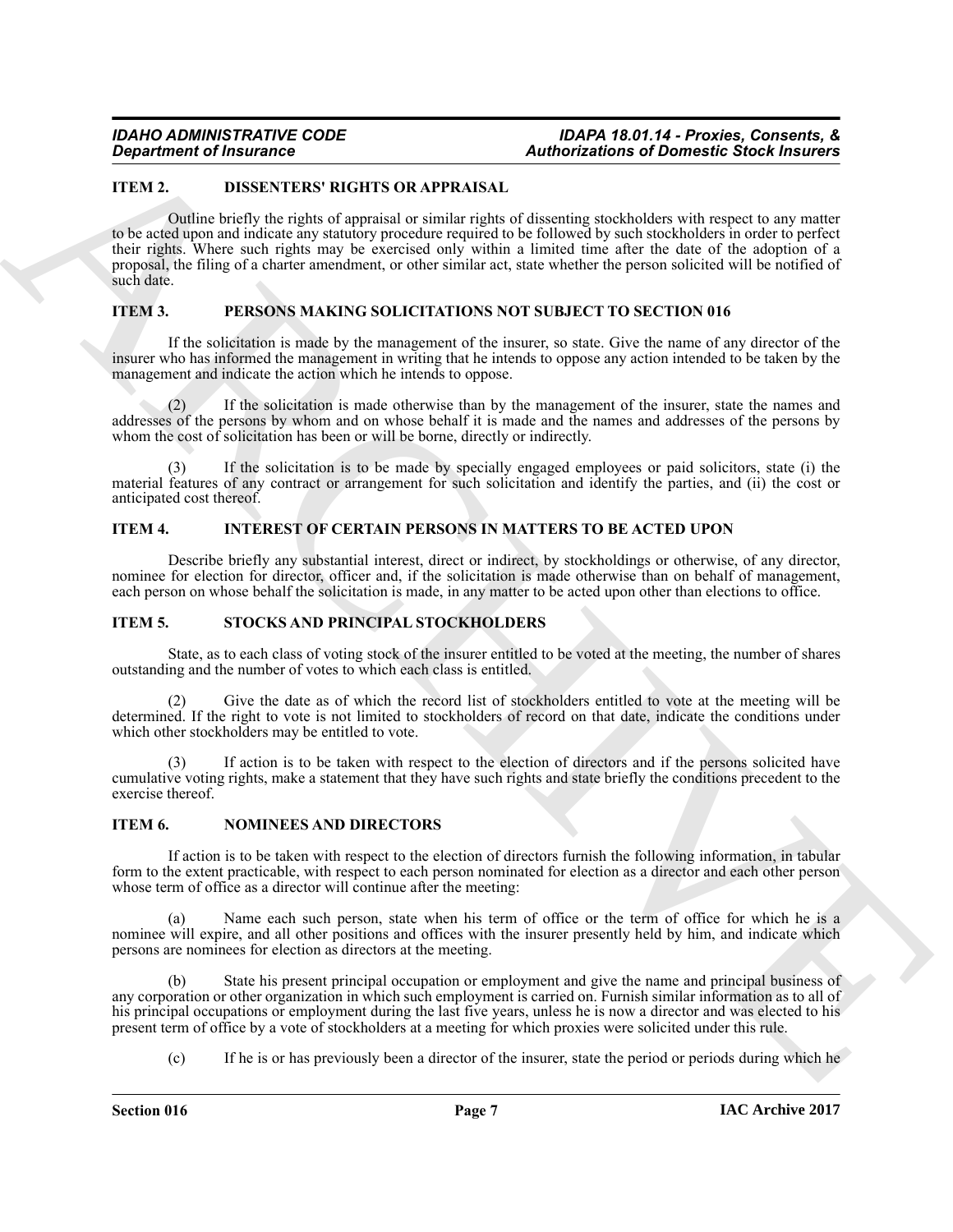has served as such.

(d) State, as of the most recent practicable date, the approximate amount of each class of stock of the insurer or any of its parents, subsidiaries or affiliates other than directors' qualifying shares, beneficially owned directly or indirectly by him. If he is not the beneficial owner of any such stocks make a statement to that effect.

### <span id="page-7-0"></span>**ITEM 7. REMUNERATION AND OTHER TRANSACTIONS WITH MANAGEMENT AND OTHERS**

**Equivariant of Insurance<br>
Equivariants Construction of Domestic Studies and the subset of Domestic Studies and<br>
Higher Construction of the subset of the subset of the subset of the subset of the subset of the subset of t** Furnish the information reported or required in Item One of Schedule Stockholder Information supplement under the heading "Information Regarding Management and Directors" if the action is to be taken with respect to (a) the election of directors, (b) any remuneration plan, contract or arrangement in which any director, nominee for election as a director, or officer of the insurer will participate, (c) any pension or retirement plan in which any such person will participate, or (d) the granting or extension to any such person of any options, warrants or rights to purchase any stocks, other than warrants or rights issued to stockholders, as such, on a pro-rata basis. If the solicitation is made on behalf of persons other than the management information shall be furnished only as to Item One-A of the aforesaid heading of Schedule Stockholder Information Supplement.

#### <span id="page-7-1"></span>**ITEM 8. BONUS, PROFIT SHARING AND OTHER REMUNERATION PLANS**

If action is to be taken with respect to any bonus, profit sharing, or other remuneration plan, of the insurer furnish the following information:

(a) A brief description of the material features of the plan, each class of persons who will participate therein, the approximate number of persons in each such class, and the basis of such participation.

(b) State (1) the approximate total amount necessary to fund the plan with respect to past services, the period over which such amount is to be paid, and the estimated annual payments necessary to pay the total amount over such period; (2) the estimated annual payment to be made with respect to current services; and (3) the amount of such annual payments to be made for the benefit of (i) each person named in item seven of this schedule, (ii) directors and officers as a group, and (iii) employees as a group.

(c) If the plan to be acted upon may be amended (other than by vote of stockholders) in a manner which would materially increase the cost thereof to the insurer or to materially alter the allocation of the benefits as between the groups specified in sub-paragraph (b)(3) of this item, the nature of such amendments should be specified.

#### <span id="page-7-2"></span>**ITEM 9. OPTIONS, WARRANTS, OR RIGHTS**

If action is to be taken with respect to the granting or extension of any options, warrants or rights (all referred to herein as "warrants") to purchase stock of the insurer or any subsidiary or affiliate, other than warrants issued to all stockholders on a pro-rata basis, furnish the following information:

(a) The title and amount of stock called for or to be called for, the prices, expiration dates and other material conditions upon which the warrants may be exercised, the consideration received or to be received by the insurer, subsidiary or affiliate for the granting or extension of the warrants and the market value of the stock called for or to be called for by the warrants, as of the latest practicable date.

If known, state separately the amount of stock called for or to be called for by warrants received or to be received by the following persons, naming each such person: (l) each person named in item seven of this schedule, and (2) each other person who will be entitled to acquire five per cent or more of the stock called for or to be called for by such warrants.

(c) If known, state also the total amount of stock called for or to be called for by such warrants, received or to be received by all directors and officers of the company as a group and all employees, without naming them.

#### <span id="page-7-3"></span>**ITEM 10. AUTHORIZATION OR ISSUANCE OF STOCK**

**Section 016 Page 8**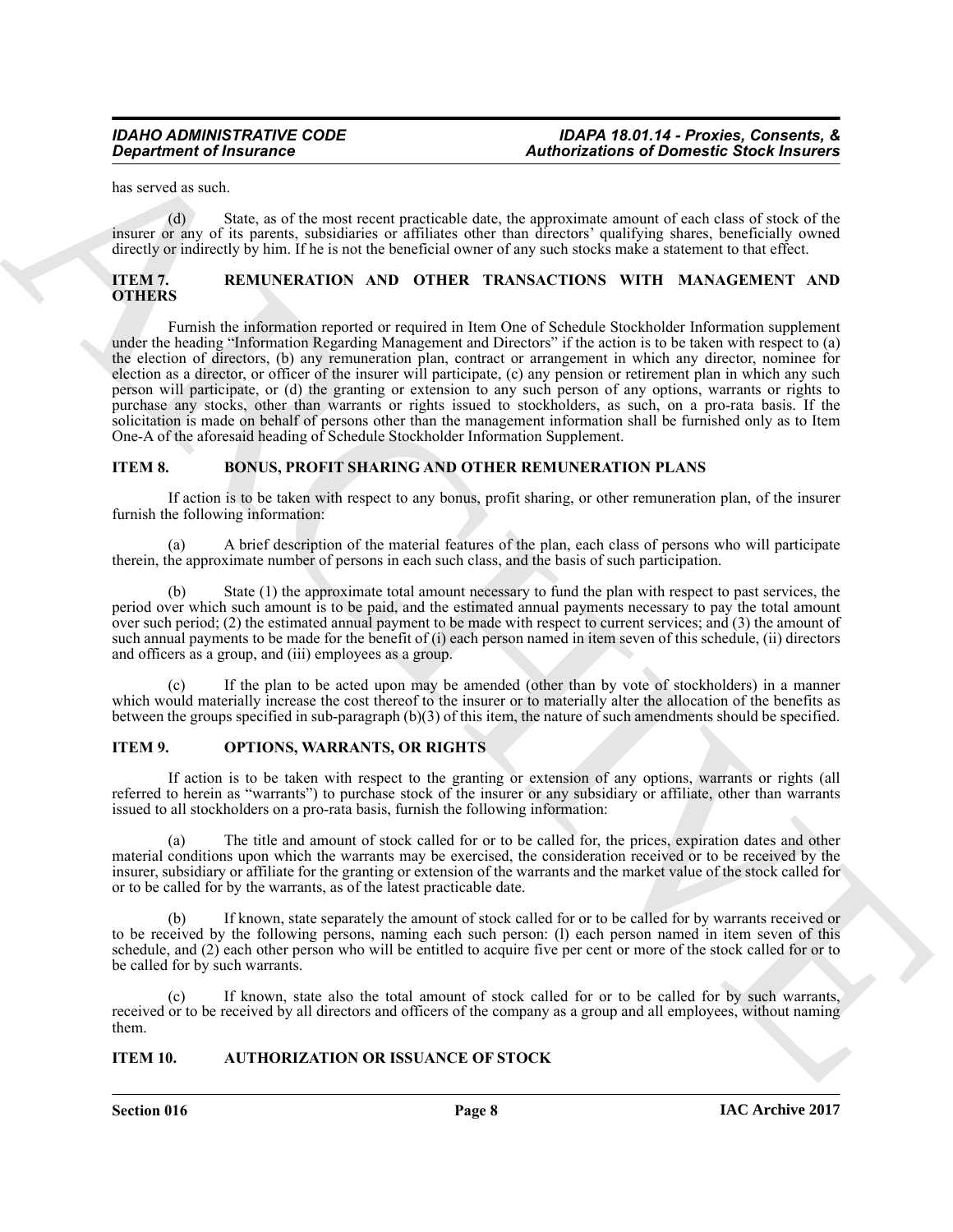1. If action is to be taken with respect to the authorization or issuance of any stock of the insurer furnish the title, amount and description of the stock to be authorized or issued.

*Considerable of Insurance*<br> **Authorization's of Domestic Substitutes**<br> **Authorization's of Domestic Substitutes**<br> **Considerable and the state of distribution** of the state of the state of the state of the state of the 2. If the shares of stock are other than additional shares of common stock of a class outstanding, furnish a brief summary of the following, if applicable: dividend, voting, liquidation, preemptive, and conversion rights, redemption and sinking fund provisions, interest rate and date of maturity.

If the shares of stock to be authorized or issued are other than additional shares of common stock of a class outstanding, the Director may require financial statements comparable to those contained in the annual report.

# <span id="page-8-0"></span>**ITEM 11. MERGERS, CONSOLIDATIONS, ACQUISITIONS AND SIMILAR MATTERS**

1. If action is to be taken with respect to a merger, consolidation, acquisition, or similar matter, furnish in brief outline the following information:

(a) The rights of appraisal, or similar rights of dissenters with respect to any matters to be acted upon. Indicate any procedure required to be followed by dissenting stockholders in order to perfect such rights.

- (b) The material features of the plan or agreement.
- (c) The business done by the company to be acquired or whose assets are being acquired.
- (d) If available, the high and low sales prices for each quarterly period within two years.
- (e) The percentage of outstanding shares which must approve the transaction before it is consummated.

2. For each company involved in a merger, consolidation or acquisition, the following financial statements should be furnished:

(a) A comparative balance sheet as of the close of the last two fiscal years.

(b) A comparative statement of operating income and expenses for each of the last two fiscal years and, as a continuation of each statement, a statement of earning per share after related taxes and cash dividends paid per share.

(c) A pro forma combined balance sheet and income and expenses statement for the last fiscal year giving effect to the necessary adjustments with respect to the resulting company.

#### <span id="page-8-1"></span>**ITEM 12. RESTATEMENT OF ACCOUNTS**

If action is to be taken with respect to the restatement of any asset, capital, or surplus of the insurer, furnish the following information:

- (a) State the nature of the restatement and the date as of which it is to be effective.
- (b) Outline briefly the reasons for the restatement and for the selection of the particular effective date.

(c) State the name and amount of each account affected by the restatement and the effect of the restatement thereon.

# <span id="page-8-2"></span>**ITEM 13. MATTERS NOT REQUIRED TO BE SUBMITTED**

If action is to be taken with respect to any matter which is not required to be submitted to a vote of stockholders, state the nature of such matter, the reason for submitting it to a vote of stockholders and what action is intended to be taken by the management in the event of a negative vote on the matter by the stockholders.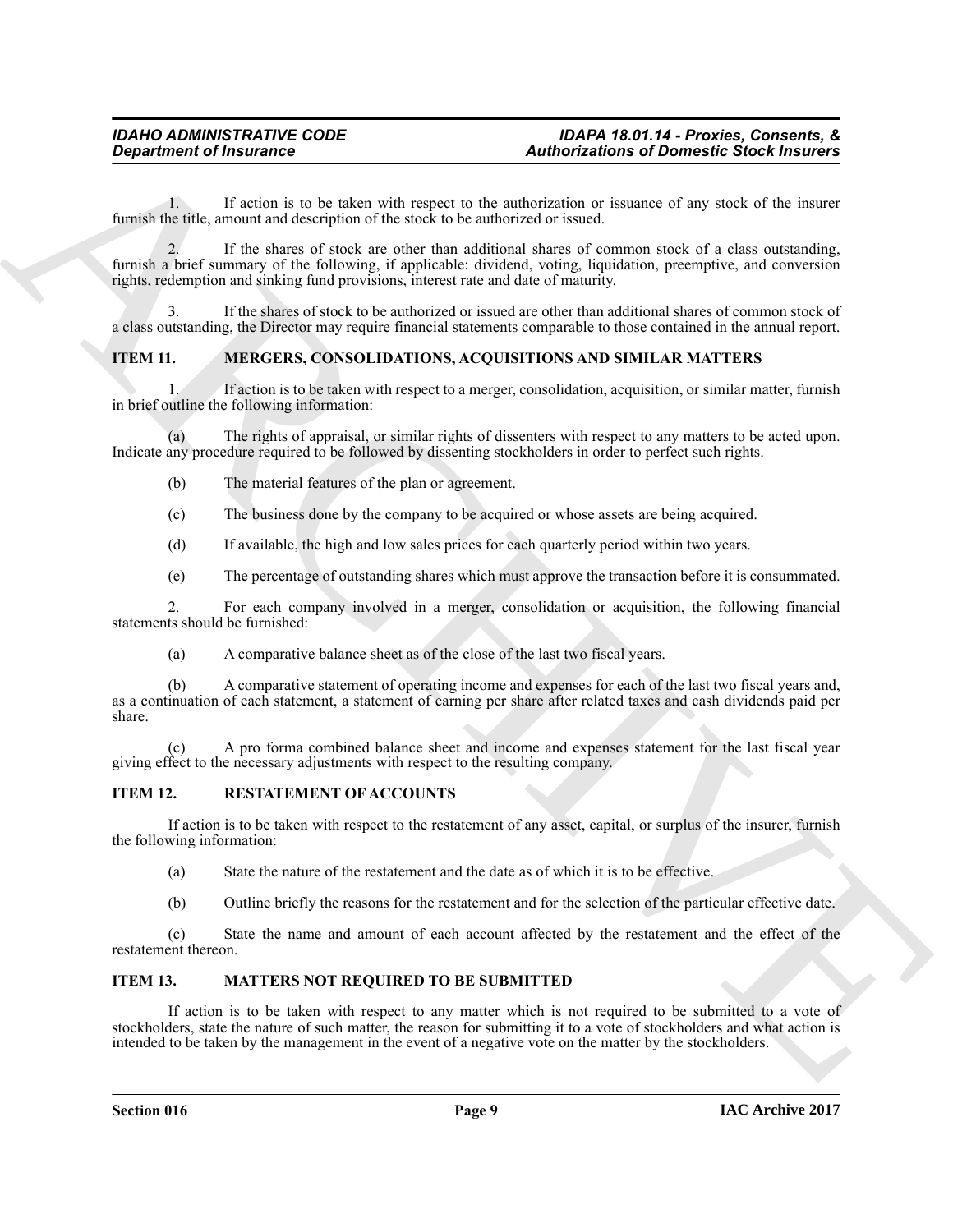# <span id="page-9-0"></span>**ITEM 14. AMENDMENT OR CHARTER, BY-LAWS, OR OTHER DOCUMENTS**

<span id="page-9-1"></span>If action is to be taken with respect to any amendment of the insurer's charter, by-laws or other documents as to which information is not required above, state briefly the reasons for and general effect of such amendment and the vote needed for its approval.

#### <span id="page-9-6"></span><span id="page-9-5"></span>**APPENDIX B Schedule B -- Information to be Included in Statements Filed By or On Behalf of A Participant (Other Than the Insurer) in A Proxy Solicitation in An Election Contest**

# <span id="page-9-2"></span>**ITEM 1. INSURER**

State the name and address of the insurer.

# <span id="page-9-3"></span>**ITEM 2. IDENTITY AND BACKGROUND**

- (a) State the following:
- (1) Your name and business address.

(2) Your present principal occupation or employment and the name, principal business and address of any corporation or other organization in which such employment is carried on.

- (b) State the following:
- (1) Your residence address.

(2) Information as to all material occupations, positions, offices or employments during the last ten years, giving starting and ending dates of each and the name, principal business and address of any business corporation or other business organization in which each such occupation, position, office or employment was carried on.

(c) State whether or not you are or have been a participant in any other proxy contest involving this company or other companies within the past ten years. If so, identify the principals, the subject matter and your relationship to the parties and the outcome.

State whether or not, during the past ten years, you have been convicted in a criminal proceeding (excluding traffic violations or similar misdemeanors) and, if so, give dates, nature of conviction, name and location of court, and penalty imposed or other disposition of the case. A negative answer to this sub-sub-item need not be included in the proxy statement or other proxy soliciting material.

# <span id="page-9-4"></span>**ITEM 3. INTEREST IN STOCK OF THE INSURER**

(a) State the amount of each class of stock of the insurer which you own beneficially, directly or indirectly.

(b) State the amount of each class of stock of the insurer which you own of record but not beneficially.

(c) State with respect to the stock specified in (a) and (b) the amounts acquired within the past two years, the dates of acquisition and the amounts acquired on each date.

**Equivalent of Insurance \*\*\*\***<br> **ARCHIVENTS INTERFERIT INTERFERIT AND ARCHIVENTS OF THE INSURANCE CONTRACT (SOFT INTERFERIT AND CONTRACT INTERFERIT AND CONTRACT INTERFERIT AND CONTRACT INTERFERIT AND CONTRACT INTERFERIT A** (d) If any part of the purchase price or market value of any of the stock specified in paragraph (c) is represented by funds borrowed or otherwise obtained for the purpose of acquiring or holding such stock, so state and indicate the amount of the indebtedness as of the latest practicable date. If such funds were borrowed or obtained otherwise than pursuant to a margin account or bank loan in the regular course of business of a bank, broker or dealer,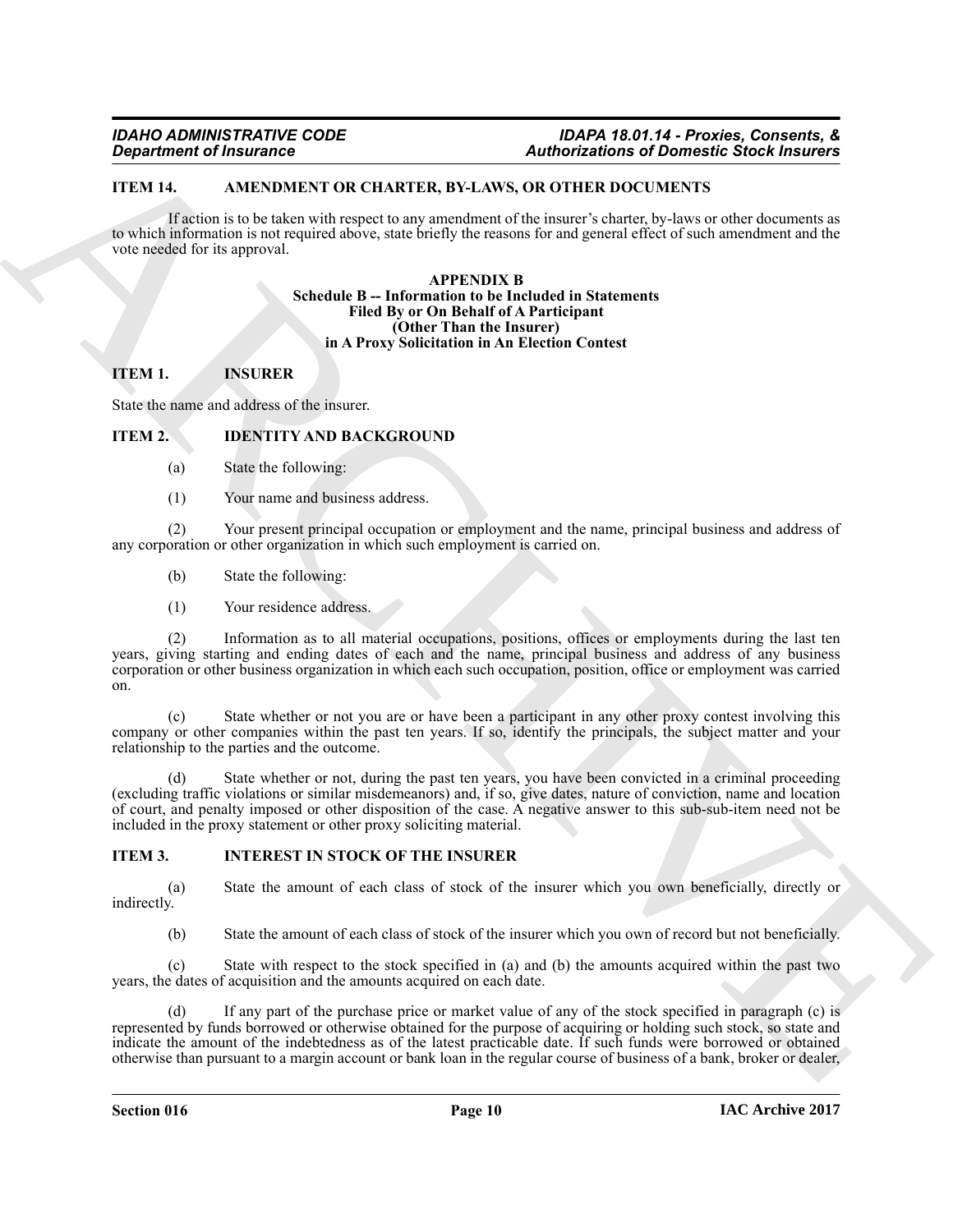#### *IDAHO ADMINISTRATIVE CODE IDAPA 18.01.14 - Proxies, Consents, & Department of Insurance Authorizations of Domestic Stock Insurers*

briefly describe the transaction, and state the names of the parties.

*Authorization of Insurance*<br>
Brian Matter (and the same of the pairs, and shall the tames of the pairs, and the pairs contains a protocon-<br>
The pairs of the same of the same of the pairs contains a protocon-<br>
pairs of (e) State whether or not you are a party to any contacts, arrangements or understandings with any person with respect to any stock of the insurer, including but not limited to joint ventures, loan or option arrangements, puts or calls, guarantees against loss and or guarantees of profits, division of losses or profits, or the giving or withholding of proxies. If so name the persons with whom such contracts, arrangements, or understandings exist and give the details thereof.

(f) State the amount of stock of the insurer owned beneficially, directly or indirectly, by each of your associates and the name and address of each such associate.

State the amount of each class of stock of any parent, subsidiary or affiliate of the insurer which you own beneficially, directly or indirectly.

# <span id="page-10-0"></span>**ITEM 4. FURTHER MATTERS**

(a) Describe the time and circumstances under which you became a participant in the solicitation and state the nature and extent of your activities or proposed activities as a participant.

Describe briefly, and where practicable state the approximate amount of, any material interest, direct or indirect, of yourself and of each of your associates in any material transactions since the beginning of the company's last fiscal year, or in any material proposed transactions, to which the company or any of its subsidiaries or associates was or is to be a party.

(c) State whether or not you or any of your associates have any arrangement or understanding with any

person.

(1) With respect to any future employment by the insurer or its subsidiaries or affiliates; or

(2) With respect to any future transactions to which the insurer or any of its subsidiaries or affiliates will or may be a party.

If so, describe such arrangement or understanding and state the names of the parties thereto.

### <span id="page-10-1"></span>**ITEM 5. SIGNATURE**

The statement shall be dated and signed in the following manner:

I certify that the statements made in this statement are true, complete, and correct, to the best of my knowledge and belief.

Date (Signature of participant or authorized representative)